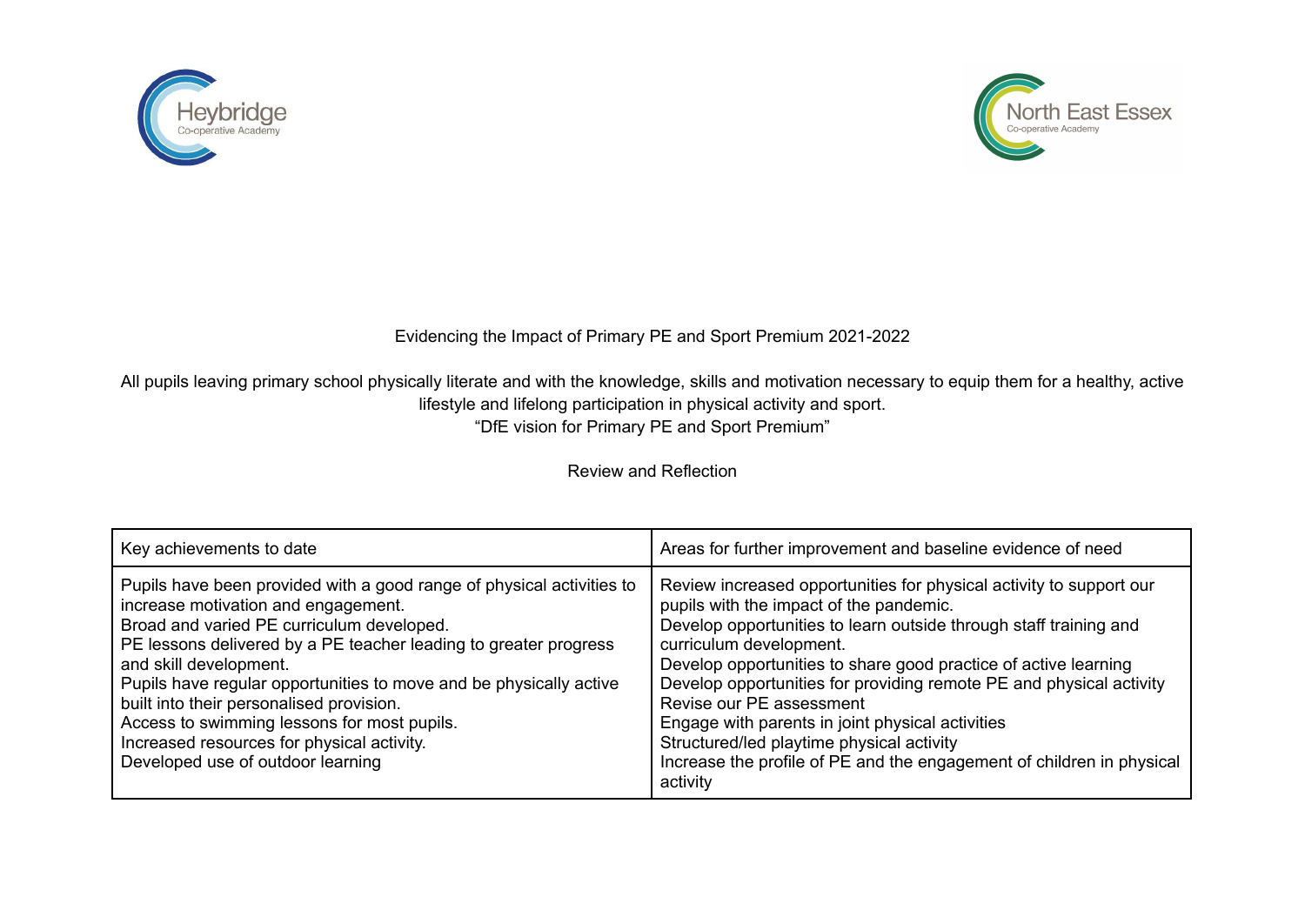



| Meeting national curriculum requirements for swimming and water<br>safety                                                                                                                                                         |                                                                                                                                                                                                                                                                                  |
|-----------------------------------------------------------------------------------------------------------------------------------------------------------------------------------------------------------------------------------|----------------------------------------------------------------------------------------------------------------------------------------------------------------------------------------------------------------------------------------------------------------------------------|
| What percentage of your current Year 6 cohort swim competently,<br>confidently and proficiently over a distance of at least 25 metres?                                                                                            | 100% pupils achieved a 25 meters swim confidently using more than<br>one type of stroke.                                                                                                                                                                                         |
| What percentage of your current Year 6 cohort use a range of strokes<br>effectively [for example, front crawl, backstroke and breaststroke]?                                                                                      | 50% could perform a wider range of effective strokes, the other 50%<br>were able to swim on their front, back and were developing their use<br>of breast stroke. 100% of pupils could float on their backs and could<br>enter and exit the water safely without using the steps. |
| What percentage of your current Year 6 cohort perform safe<br>self-rescue in different water-based situations?                                                                                                                    | U                                                                                                                                                                                                                                                                                |
| Schools can choose to use the Primary PE and Sport Premium to<br>provide additional provision for swimming but this must be for activity<br>over and above the national curriculum requirements. Have you used<br>it in this way? | Yes all Yr6 pupils had additional lessons provided.                                                                                                                                                                                                                              |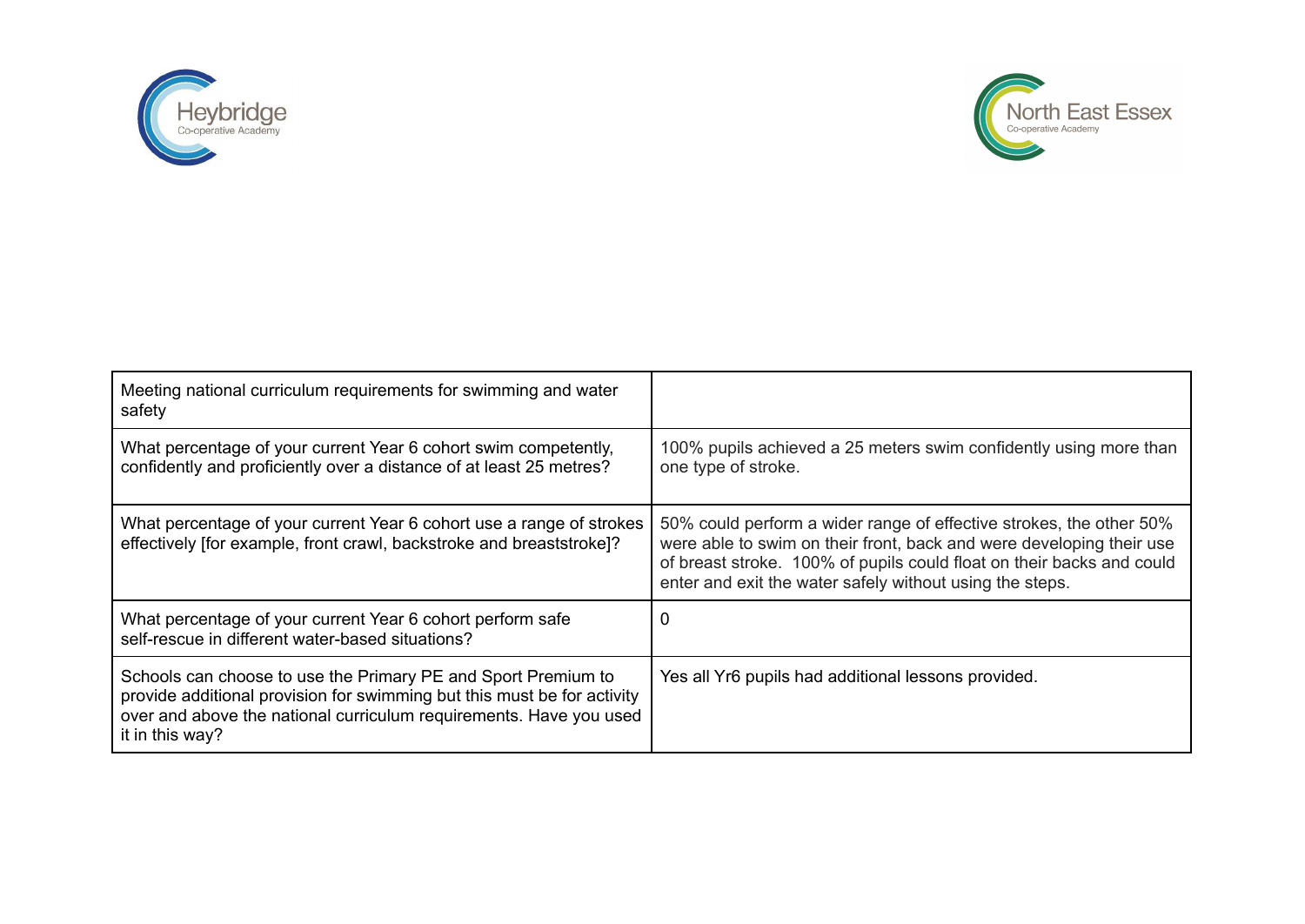



Action Plan and Budget Tracking

The use of the Primary PE and Sport Premium (PPSP) funding is intended to make improvements against the following 5 key indicators:

- 1. The engagement of all pupils in regular physical activity at least 30 minutes of physical activity a day in school
- 2. The profile of PE and sport being raised across the school as a tool for whole school improvement
- 3. Increased confidence, knowledge and skills of all staff in teaching PE and sport
- 4. Broader experience of a range of sports and activities offered to all pupils
- 5. Increased participation in competitive sport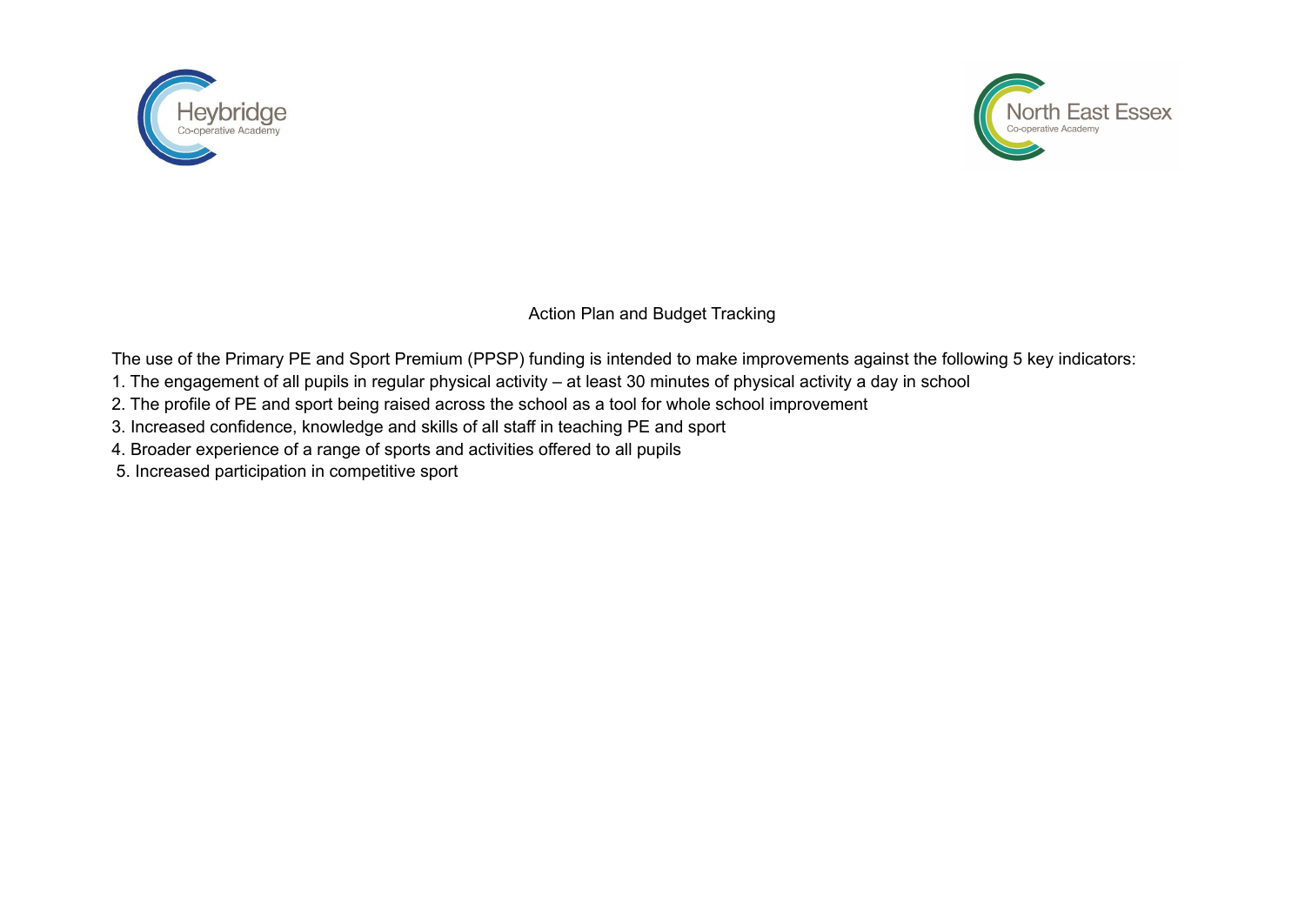



| Key Indicator 1: The engagement of all pupils in regular physical activity<br>Chief Medical Officer guidelines recommend that primary school children undertake at least 30 minutes of physical<br>activity a day in school |                                                                                                                                                           |                          |                                                                                                                                                                     |                                                  | Percentage of<br>allocation --26% |
|-----------------------------------------------------------------------------------------------------------------------------------------------------------------------------------------------------------------------------|-----------------------------------------------------------------------------------------------------------------------------------------------------------|--------------------------|---------------------------------------------------------------------------------------------------------------------------------------------------------------------|--------------------------------------------------|-----------------------------------|
| <b>INTENT</b>                                                                                                                                                                                                               | <b>IMPLEMENTATION</b>                                                                                                                                     |                          | <b>IMPACT</b>                                                                                                                                                       |                                                  |                                   |
| Unit Focus / Impact<br>on pupils                                                                                                                                                                                            | <b>Actions to Achieve</b>                                                                                                                                 | <b>Allocated Funding</b> | Evidence                                                                                                                                                            | Actual Impact<br>(following review) on<br>pupils | Sustainability/Next<br>steps      |
| Engage and include<br>all pupils in physical<br>activity                                                                                                                                                                    | To continue to<br>implement the range<br>of 'daily diet' physical<br>activities for all pupils<br>- review current<br>resources, purchase<br>as required. | £2000                    | Daily Diet plan<br>Resources in place<br>(curling, golf, croquet,<br>skipping, boules,<br>throwing/catching)<br>Activity timetable<br>E <sub>4</sub> L<br>One plans |                                                  |                                   |
| Pupils to recognise<br>and understand the<br>benefits of engaging<br>in physical activity<br>and sport                                                                                                                      | Explore trip<br>opportunities to<br>Northern Gateway.<br>Develop outdoor<br>curriculum.<br>Staff training in                                              |                          | Pupil overviews                                                                                                                                                     |                                                  |                                   |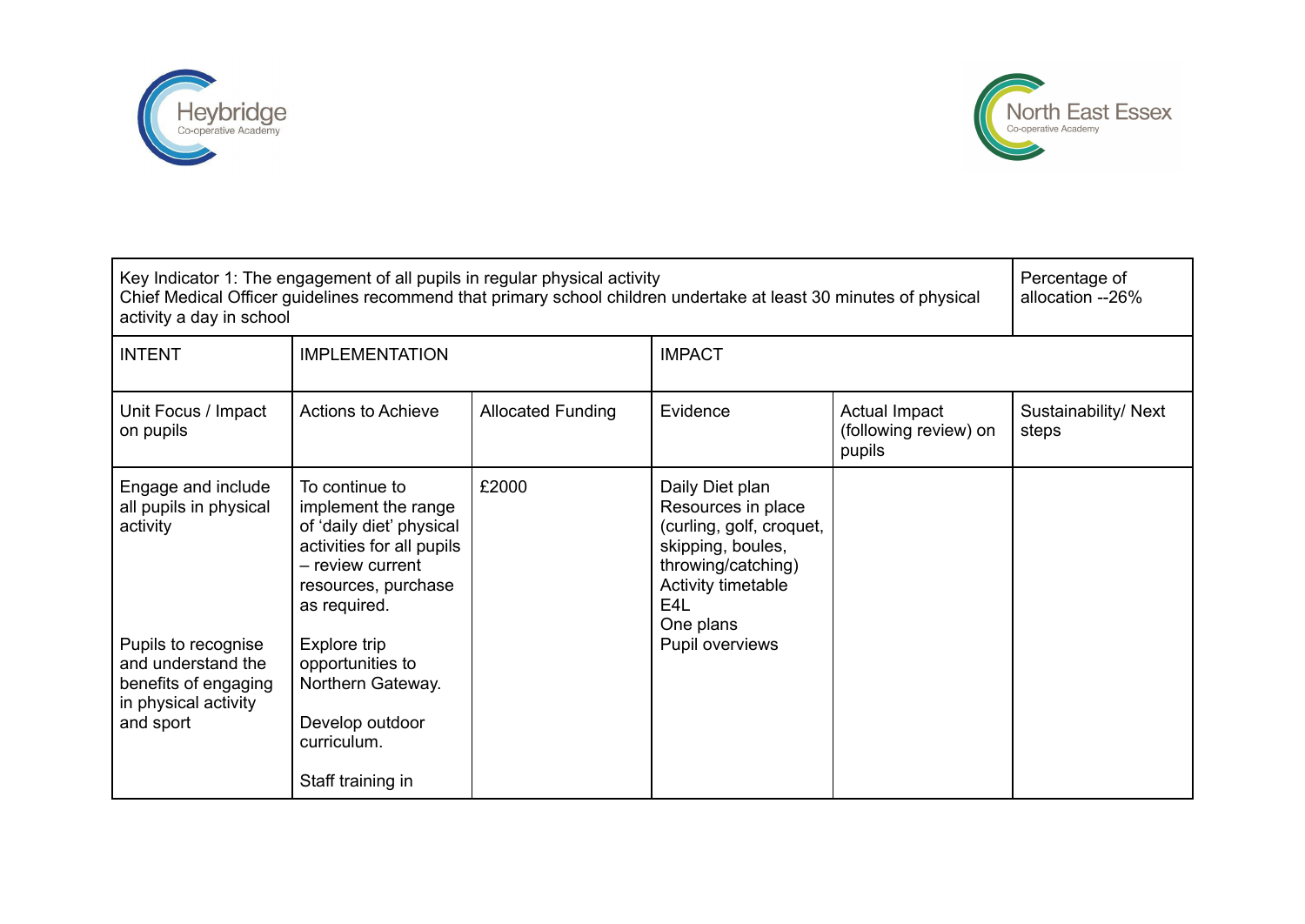



| Pupils are<br>encouraged to<br>participate in physical<br>activities | outdoor learning<br>activities to be<br>arranged.<br>Support families to<br>find opportunities to<br>increase physical<br>activity opportunities<br>at home.                                                                                                                                                                       |       |                                                                                                                                                                        |  |
|----------------------------------------------------------------------|------------------------------------------------------------------------------------------------------------------------------------------------------------------------------------------------------------------------------------------------------------------------------------------------------------------------------------|-------|------------------------------------------------------------------------------------------------------------------------------------------------------------------------|--|
|                                                                      | Monitor the<br>progression and<br>assessment for<br>swimming $-$ using<br>both NC and ASA<br>swimming<br>assessments - and<br>implement the<br>swimming passport<br>achievement system<br>Provide ability group<br>swimming lessons -<br>with an additional<br>$instructor - and$<br>member of staff<br>supporting in the<br>water | £1700 | Pupil swimming<br>progress records<br><b>ASA</b> levels<br>Swimming Passports<br>https://www.everyone<br>active.com/content-h<br>ub/swimminglessons/<br>aqua-passport/ |  |
|                                                                      | Teachers to track the<br>amount of                                                                                                                                                                                                                                                                                                 |       | Highlighted plans will<br>demonstrate physical                                                                                                                         |  |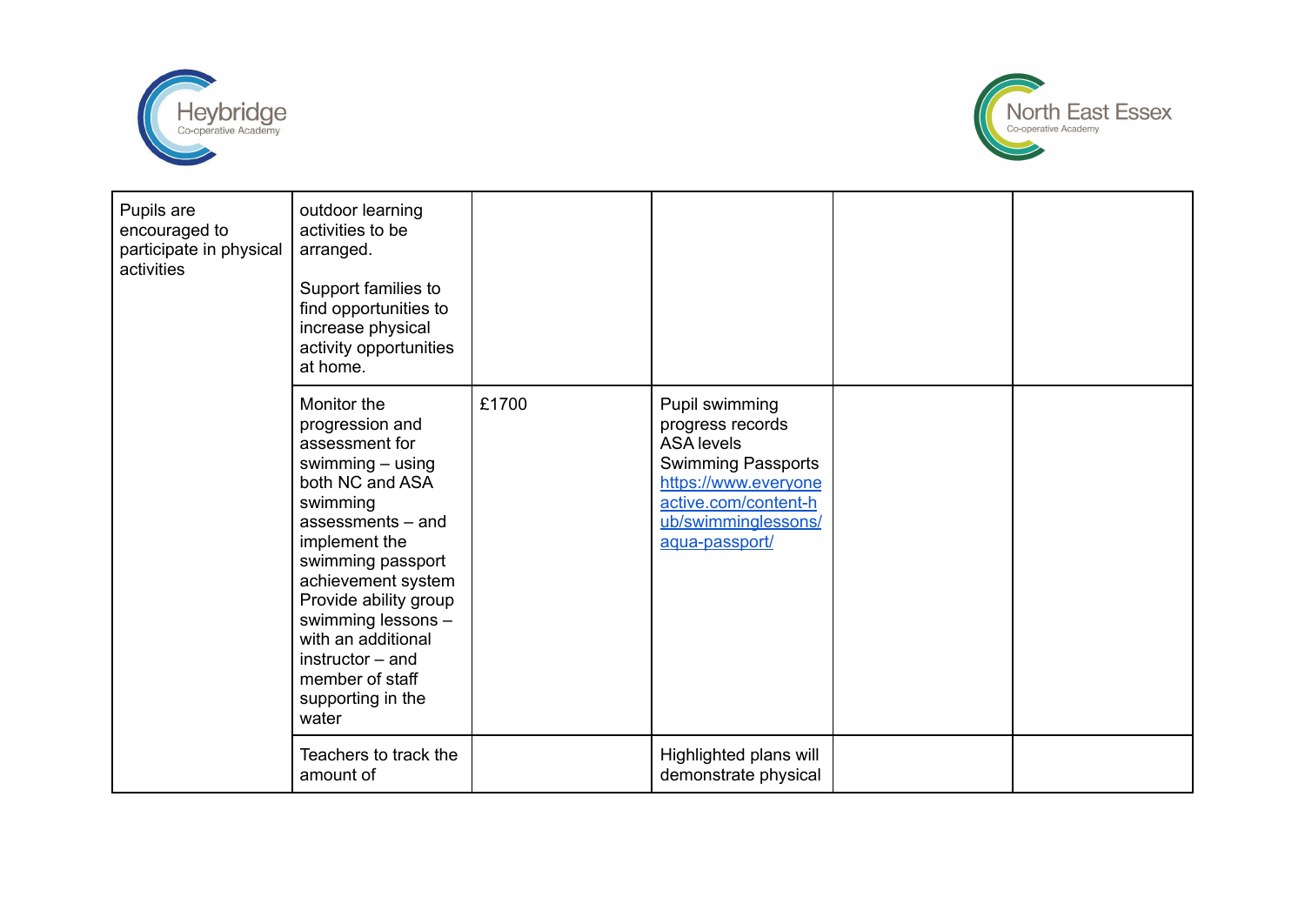



| engagement in<br>movement and<br>physical activity<br>within the<br>personalised<br>provision.<br>Teachers to note on<br>daily plan- highlight<br>for monitoring<br>purposes. | activity opportunities.                                                                 |  |
|-------------------------------------------------------------------------------------------------------------------------------------------------------------------------------|-----------------------------------------------------------------------------------------|--|
| STE to review<br>regularly and<br>moderate between<br>pupils.                                                                                                                 | Create a<br>Spreadsheet showing<br>the amount of<br>physical movement<br>opportunities. |  |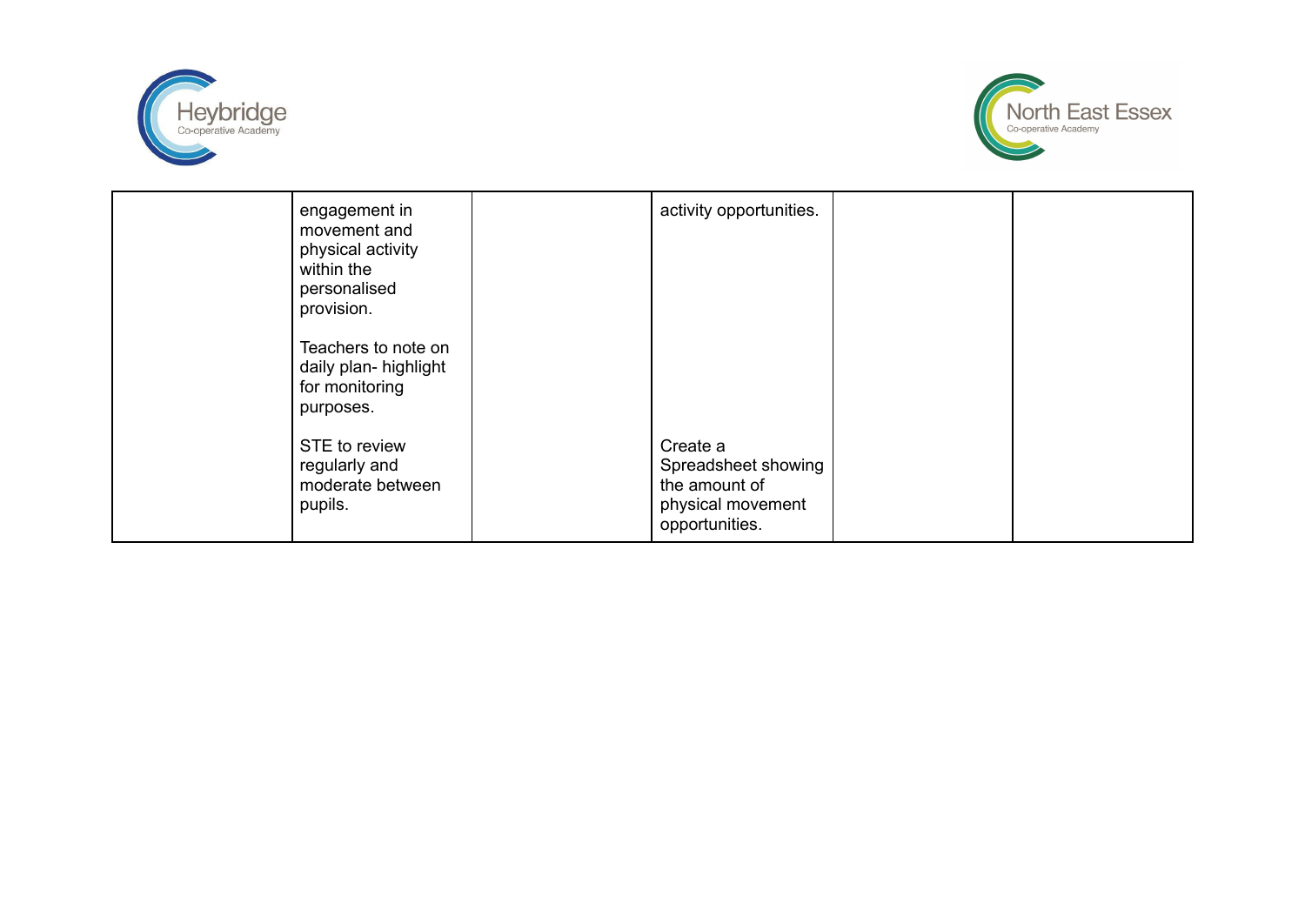



| Key Indicator 2: The profile of PE being raised across the school as a tool for whole school improvement   |                                                                                                                                   |                          |                                                                                                     |                                                  | Percentage of<br>allocation --37.5% |
|------------------------------------------------------------------------------------------------------------|-----------------------------------------------------------------------------------------------------------------------------------|--------------------------|-----------------------------------------------------------------------------------------------------|--------------------------------------------------|-------------------------------------|
| <b>INTENT</b>                                                                                              | <b>IMPLEMENTATION</b>                                                                                                             |                          | <b>IMPACT</b>                                                                                       |                                                  |                                     |
| Unit Focus / Impact<br>on pupils                                                                           | <b>Actions to Achieve</b>                                                                                                         | <b>Allocated Funding</b> | Evidence                                                                                            | Actual Impact<br>(following review) on<br>pupils | Sustainability/ Next<br>steps       |
| Increase awareness<br>of importance of<br>physical activity and<br>the benefits to health<br>and wellbeing | <b>Review</b><br>cross-curricular links<br>and opportunities<br>within the life skills<br>curriculum map.                         | £                        | Life skills curriculum<br>map will demonstrate<br>opportunities to teach<br>health related fitness. |                                                  |                                     |
|                                                                                                            | Find out if there is<br>interest in a termly<br>physical activity<br>element for staff as<br>part of the staff<br>wellbeing plan. |                          | <b>Staff Wellbeing Plan</b>                                                                         |                                                  |                                     |
| Support and improve<br>readiness for learning                                                              | Link with secondary<br>wellbeing team.                                                                                            |                          |                                                                                                     |                                                  |                                     |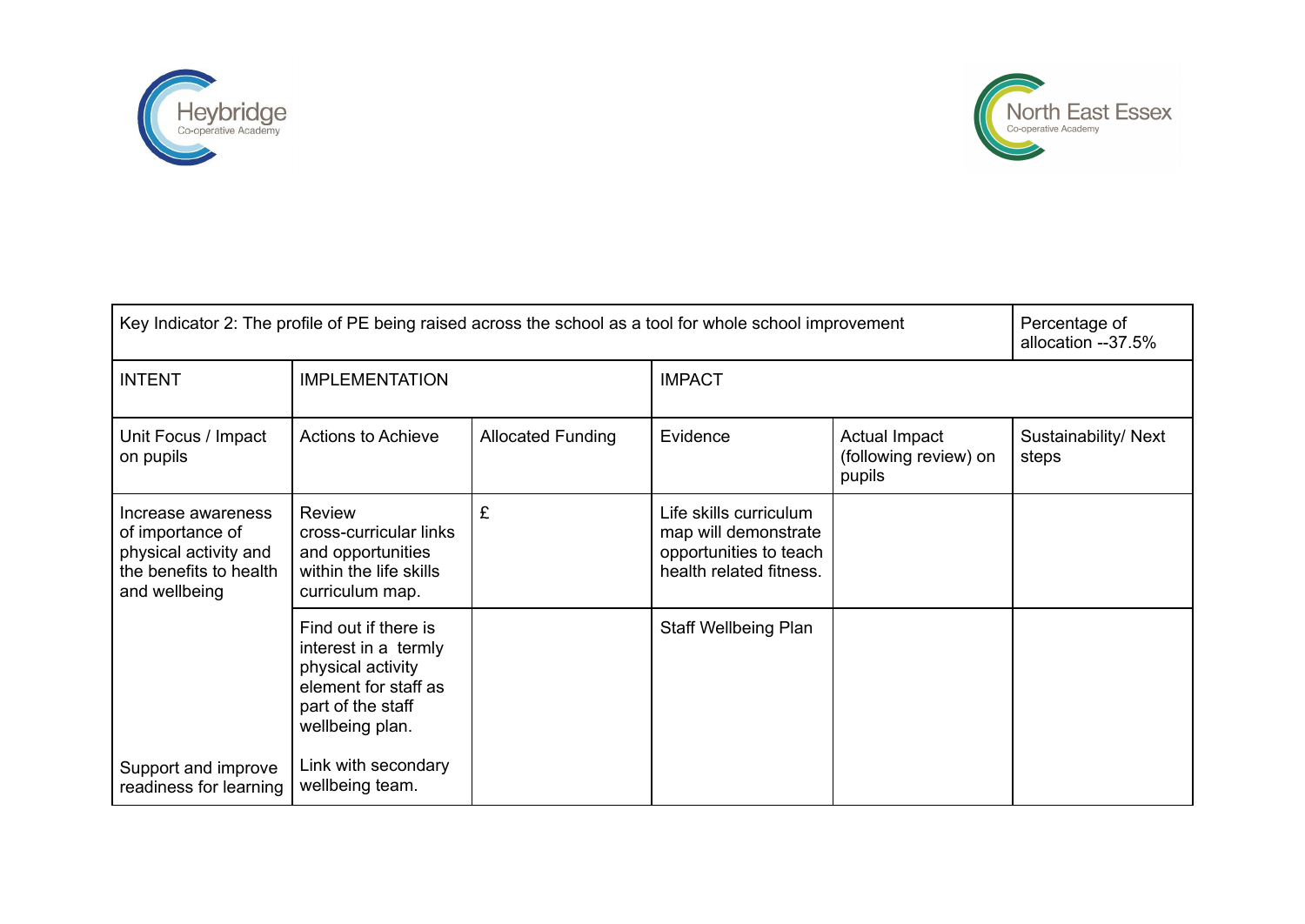



| through the use of<br>physical activity to<br>improve mood,<br>regulation and<br>attentional skills                                                                     | Develop use of<br>Bourne Brook room<br>as a sensory base.<br>Embed use of self<br>regulation tool kits.                         | £4000 | Physical and sensory<br>interventions<br>Proforma to follow or<br>use E4L                       |  |
|-------------------------------------------------------------------------------------------------------------------------------------------------------------------------|---------------------------------------------------------------------------------------------------------------------------------|-------|-------------------------------------------------------------------------------------------------|--|
| Staff to develop a<br>greater<br>understanding of how<br>sensory processing<br>and movement<br>development<br>combine to support,<br>wellbeing, learning<br>and health. | Introduce CalmBrain<br>http://calmbrainappro<br>ach.com/<br>Train staff in<br>developmental<br>movement play-<br>Jabadao        | £1000 |                                                                                                 |  |
| Promote interest in<br>sport whilst<br>developing and                                                                                                                   | Subscription to sports<br>magazines.<br>Reading tasks<br>delivered through<br>physical activities.                              | £250  | Progress and<br>engagement in<br>reading                                                        |  |
| encouraging an<br>interest in reading                                                                                                                                   | Share good practice.<br>Review expectations<br>Model opportunities.<br>Gather pupil views.<br>Active learning staff<br>meeting. |       | E <sub>4</sub> L<br>Personalised<br>planning<br>Monitoring of<br>physical activity<br>tracking. |  |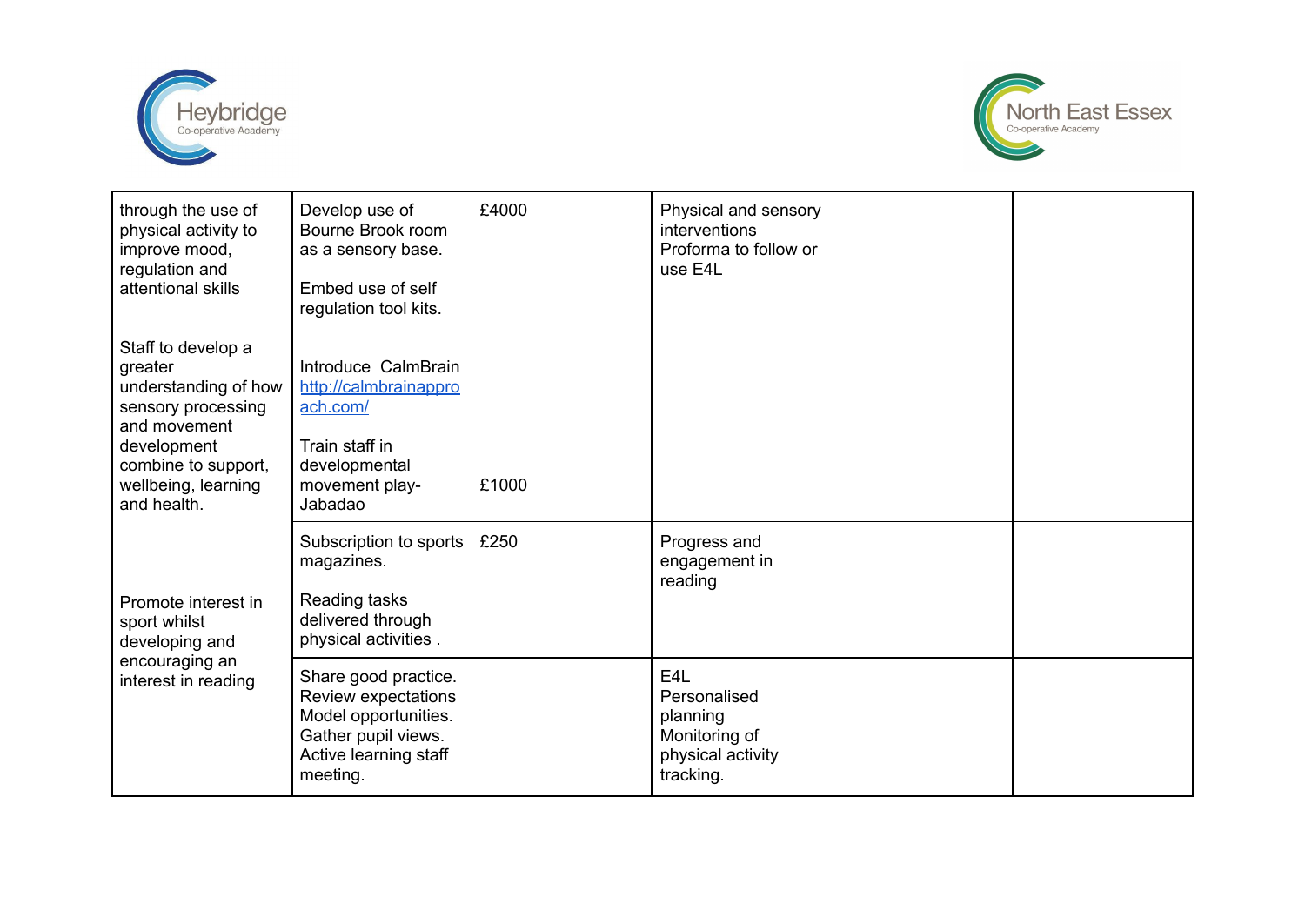



| To support staff to<br>implement physical |  |  |  |
|-------------------------------------------|--|--|--|
| active learning<br>across the curriculum  |  |  |  |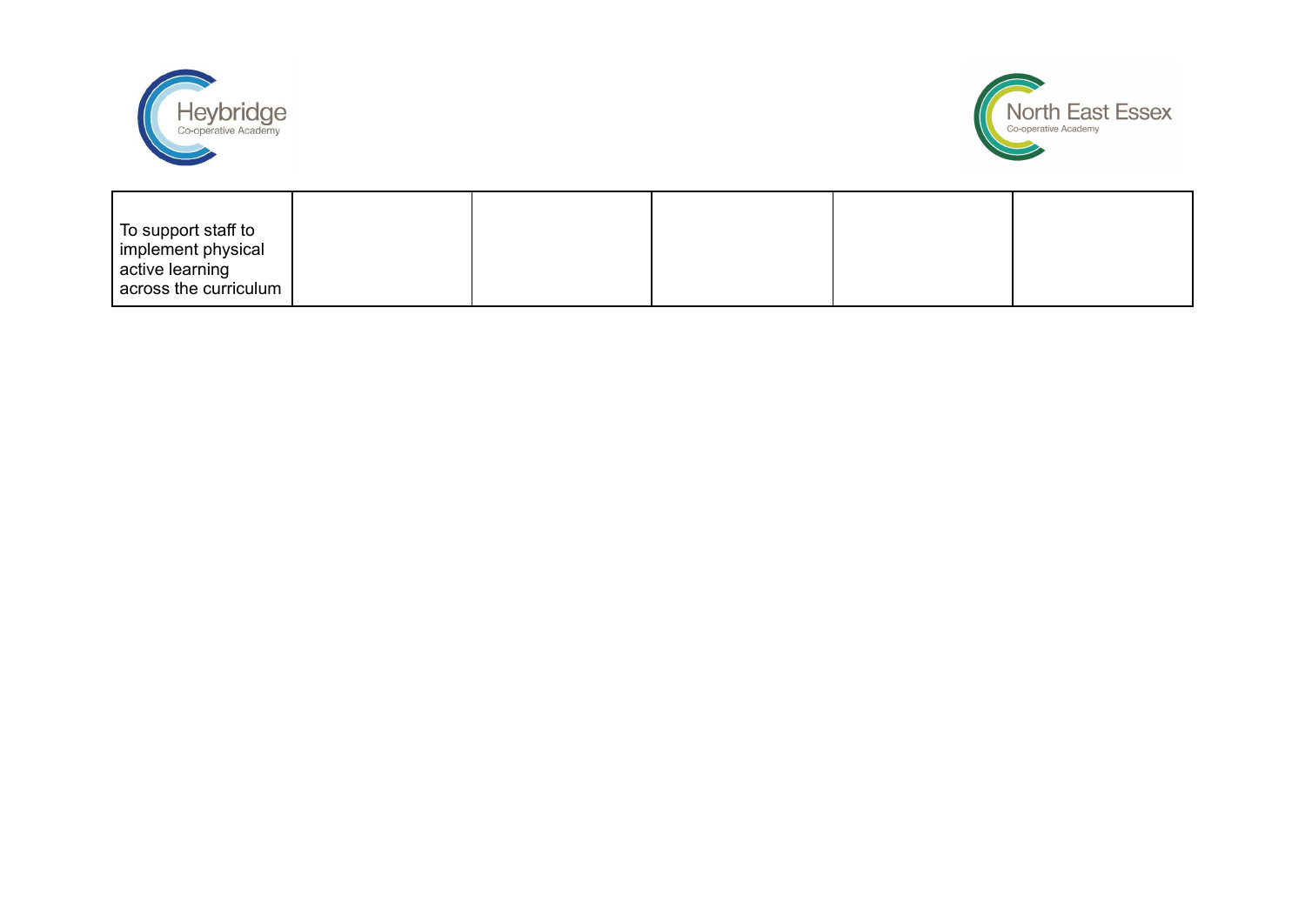



| Key Indicator 3: Increase confidence, knowledge and skills of all staff in teaching PE and Sport                                                                                              |                                                                                                                                                                                                                                            |                          |                                                                                        |                                                  | Percentage of<br>allocation --7% |
|-----------------------------------------------------------------------------------------------------------------------------------------------------------------------------------------------|--------------------------------------------------------------------------------------------------------------------------------------------------------------------------------------------------------------------------------------------|--------------------------|----------------------------------------------------------------------------------------|--------------------------------------------------|----------------------------------|
| <b>INTENT</b>                                                                                                                                                                                 | <b>IMPLEMENTATION</b>                                                                                                                                                                                                                      |                          | <b>IMPACT</b>                                                                          |                                                  |                                  |
| Unit Focus / Impact<br>on pupils                                                                                                                                                              | <b>Actions to Achieve</b>                                                                                                                                                                                                                  | <b>Allocated Funding</b> | Evidence                                                                               | Actual Impact<br>(following review) on<br>pupils | Sustainability/ Next<br>steps    |
| Pupils access a<br>range of physical<br>activities that are<br>delivered<br>confidently and<br>competently.<br>Implement an<br>assessment<br>system that<br>captures skill<br>based progress. | <b>Teachers work</b><br>alongside PE<br>trained staff to<br>support their<br>professional<br>development.<br>Staff training on<br>specific sports<br>where required.<br>Support staff to<br>develop the<br>confidence to<br>assess skills. | £1000                    | PE planner<br><b>Photos</b><br>Website<br>PE assessment<br>records<br>E <sub>4</sub> L |                                                  |                                  |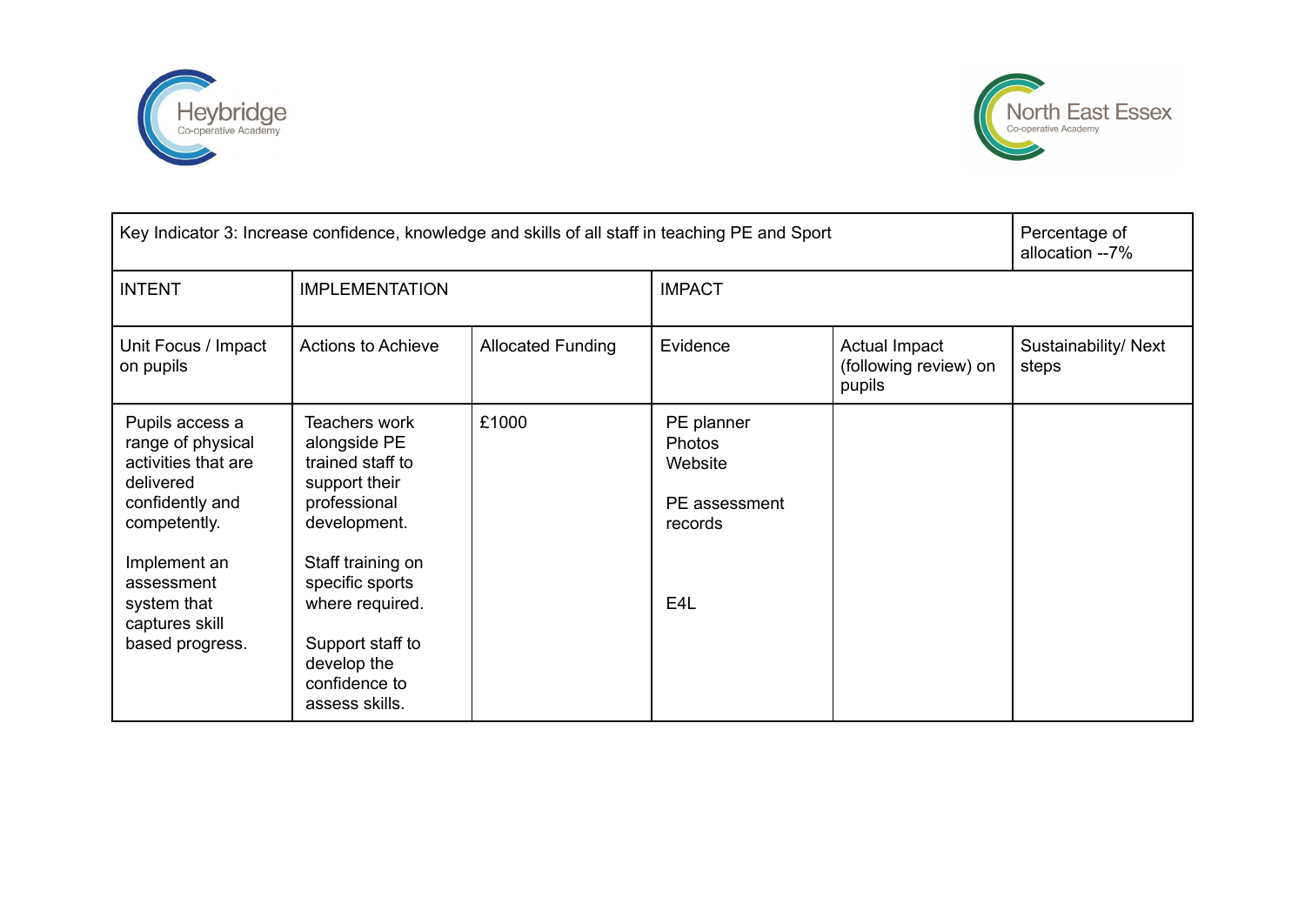



| Key Indicator 4: Broader experience of a range of sports and activities offered to all pupils                                 | Percentage of<br>allocation --1.4%                                                                                                                                                                                                         |                          |                                                  |                                                  |                               |
|-------------------------------------------------------------------------------------------------------------------------------|--------------------------------------------------------------------------------------------------------------------------------------------------------------------------------------------------------------------------------------------|--------------------------|--------------------------------------------------|--------------------------------------------------|-------------------------------|
| <b>INTENT</b>                                                                                                                 | <b>IMPLEMENTATION</b>                                                                                                                                                                                                                      |                          | <b>IMPACT</b>                                    |                                                  |                               |
| Unit Focus / Impact<br>on pupils                                                                                              | Actions to Achieve                                                                                                                                                                                                                         | <b>Allocated Funding</b> | Evidence                                         | Actual Impact<br>(following review) on<br>pupils | Sustainability/ Next<br>steps |
| Pupils access a<br>broad and varied<br>PE provision<br>enabling greater<br>engagement and<br>interest in<br>physical activity | Implement and<br>coordinate the<br>PE<br>provision<br>as detailed in<br>$\overline{\phantom{a}}$ 2<br>the<br>year<br>rolling<br>programme<br>(complete pe)<br>Liaise with<br>appropriate<br>sporting and<br>physical activity<br>providers | £200                     | Progress made using<br>the PE assessment<br>tool |                                                  |                               |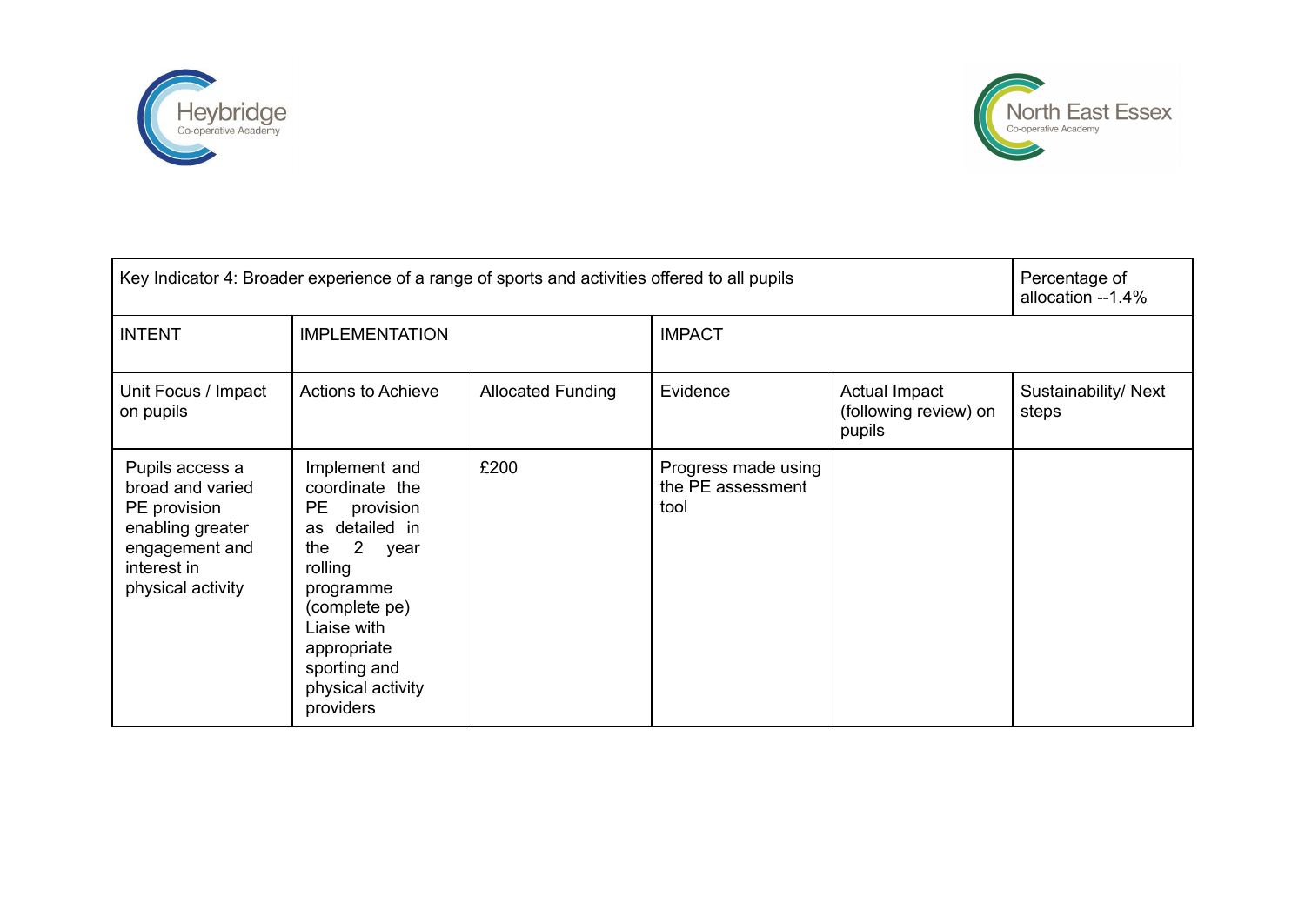



| Key Indicator 5: Increased participation in competitive sport                                                                   |                                                                                                                              |                          |                                                                                                                                                                 | Percentage of<br>allocation --0%                 |                               |
|---------------------------------------------------------------------------------------------------------------------------------|------------------------------------------------------------------------------------------------------------------------------|--------------------------|-----------------------------------------------------------------------------------------------------------------------------------------------------------------|--------------------------------------------------|-------------------------------|
| <b>INTENT</b>                                                                                                                   | <b>IMPLEMENTATION</b>                                                                                                        |                          | <b>IMPACT</b>                                                                                                                                                   |                                                  |                               |
| Unit Focus / Impact<br>on pupils                                                                                                | Actions to Achieve                                                                                                           | <b>Allocated Funding</b> | Evidence                                                                                                                                                        | Actual Impact<br>(following review) on<br>pupils | Sustainability/ Next<br>steps |
| Pupils develop the<br>self - regulation<br>skills to enable them<br>to manage the<br>emotions that arise<br>during competition. | Harm reduction plans<br>reflect physical<br>activity.                                                                        |                          | Some pupils<br>demonstrated<br>progress in self<br>regulation.                                                                                                  |                                                  |                               |
| Pupils challenge<br>themselves to<br>progress and beat<br>their personal best.                                                  | <b>Within lessons</b><br>teachers support<br>pupils to progress<br>and challenge<br>themselves to<br>develop and<br>improve. |                          | Some pupils have<br>the opportunities<br>within lessons to<br>achieve this.<br>Sports Day to<br>celebrate<br>success, all<br>pupils took part<br>and challenged |                                                  |                               |